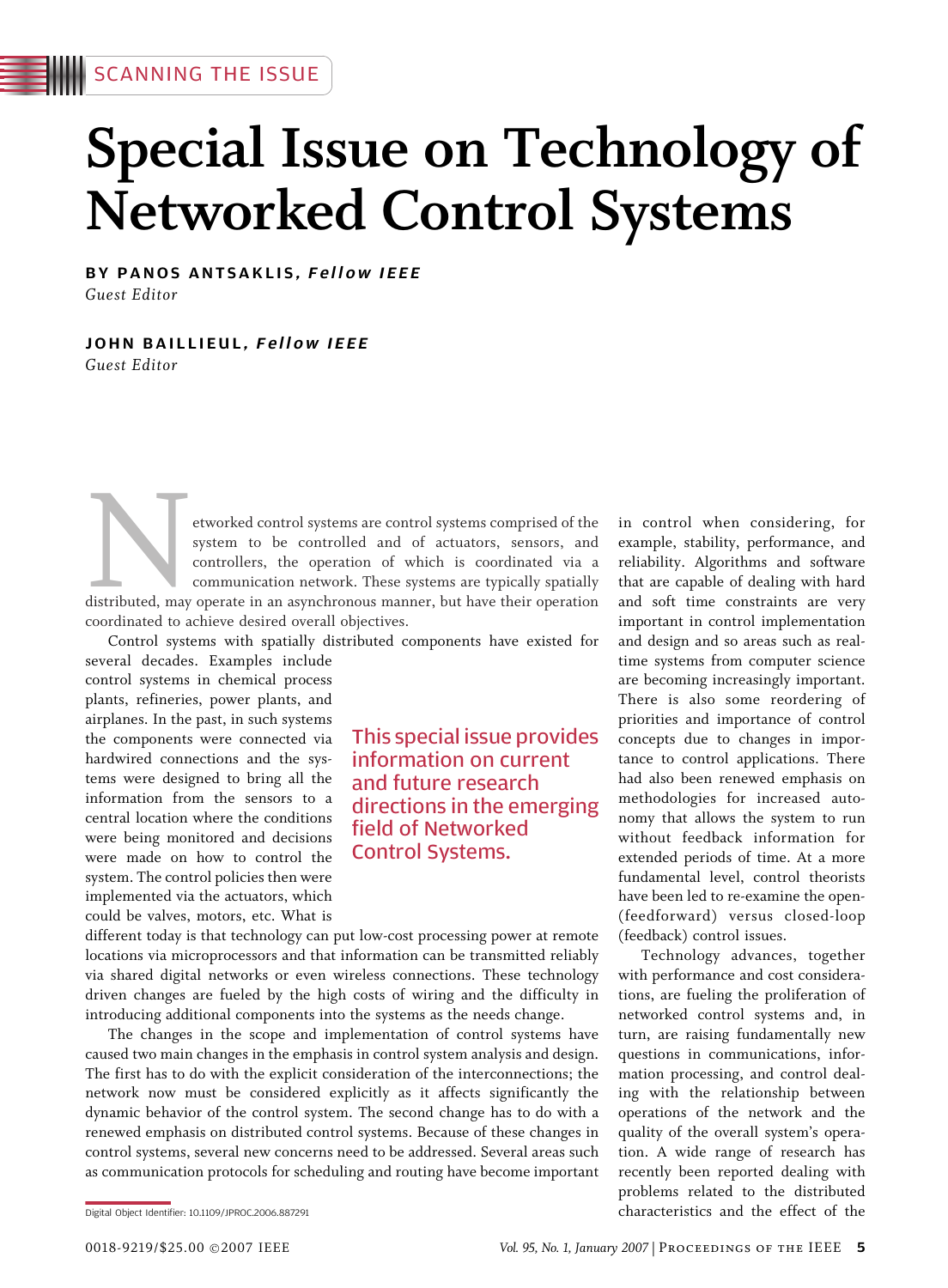digital network in networked control systems. The current state of the art of such research is the subject of the 12 papers in the present Special Issue of the PROCEEDINGS OF THE IEEE.

The first paper titled "Control and Communication Challenges in Networked Real-Time Systems" is written by the Guest Editors and provides a rather comprehensive overview of the field of networked control systems including a snapshot of the current state of research and possible future directions. It also discusses in more detail the contents of the rest of the papers in the Special Issue and provides additional references. In this field, recent theoretical advances and target applications are intimately intertwined, and the common goal of papers in the Special Issue is to describe key aspects of this relationship. An additional aim is to provide a bridge between networked control systems and closely related work dealing with sensor networks and wireless communication protocols.

The remaining 11 papers are organized in three sections: a section on the "current state of the technology of networked control systems," a section on "foundations of networked realtime systems," and a section on "wireless networks-the backbone of networked control systems." These are now briefly discussed.

## I. CURRENT STATE OF TECHNOLOGY OF NETWORKED CONTROL **SYSTEMS**

The present section includes four papers. In the first paper of this section, "The Emergence of Industrial Control Networks for Control Diagnostics and Safety," Moyne and Tilbury describe the emergence of networks for control, diagnostics, and safety, and present mechanisms for designing and analyzing network control solutions. Network performance characteristics such as delay, delay variability, and determinism are characterized. Future trends in manufacturing control networks are discussed,

such as the move to wireless for all categories of data exchange.

In the next paper, "Collective Motion, Sensor Networks, and Ocean Sampling," Leonard et al. report on an on-going project aimed at developing a mobile sensor network which can be used in a wide variety of adaptive ocean sampling applications. The focus is on optimized data collection using networks of sensor-enabled mobile agents. The paper mentions a number of such applications where a key feature of optimal sensing is the use of motion-control which is optimized to make the data acquisition as effective as possible.

Cantoni et al. in the third paper of the section titled "Control of Large Scale Irrigation Networks" considers a control problem involving sensors and actuators distributed over a large area, an irrigation network. Feedback control schemes that involve only local, i.e., gate-to-gate, information exchange are discussed. Analysis identifies a key design tradeoff between local performance objectives and the nature of disturbance propagation through the network. Using classical loop-shaping ideas and recent tools for structured controller synthesis, an optimal control approach is proposed for systematically dealing with this tradeoff. The results of preliminary field trials are provided to demonstrate the validity of the modeling and control design framework described.

In the last paper of the section "The Role of Network-Centric Systems in Military Operations in Urban Terrain," Godbole et al. focuses on small unmanned aerial vehicles (UAVs) and on their use for reconnaissance and surveillance missions in cities and towns. These vehicles have limited endurance and payload capability and are integrated within an information and communication network. The paper discusses recent developments in urban UAVs, potential areas of application in the military domain, recent research results, and network-oriented scalable system concepts for the near-term operational use of these vehicles for urban operations.

## II. FOUNDATIONS OF NETWORKED REAL-TIME SYSTEMS

Five papers are grouped together in this section. The paper by Nair et al. titled "Feedback Control under Data Rate Constraints: An Overview," presents a tutorial exposition of the major theoretical results in the area of data rate-limited control. The main contributions are reviewed, including the so-called data rate theorem, which gives the smallest feedback data rate required to be able to stabilize an unstable linear system. For nonlinear systems, the topics discussed include results on input-to-state and semi-global stability and the concept of topological feedback entropy. Recent results and open problems are described.

Hespanha et al. in the second paper titled "A Survey of Recent Results in Networked Control Systems," presents results on estimation and controller synthesis aimed at spatially distributed control systems in which the operational challenges arise from the nature of the wireless communication links between sensors, actuators, and controller. The paper addresses the effects of channel limitations in terms of packet rates, sampling, network delay, and packet dropouts.

In the third paper, "Foundations of Control and Estimation over Lossy Networks," Schenato et al. propose a mathematical framework to optimally design networked control systems using the common UDP and TCP protocols over lossy physical layer links. This work discusses stability criteria and provides numerical tools to find stabilizing controllers under different communication protocols. The paper also discusses the fundamental limitations of control in the presence of limited information in the form of losses.

Ghosh et al. in "Bio-Inspired Networks of Visual Sensors, Neurons, and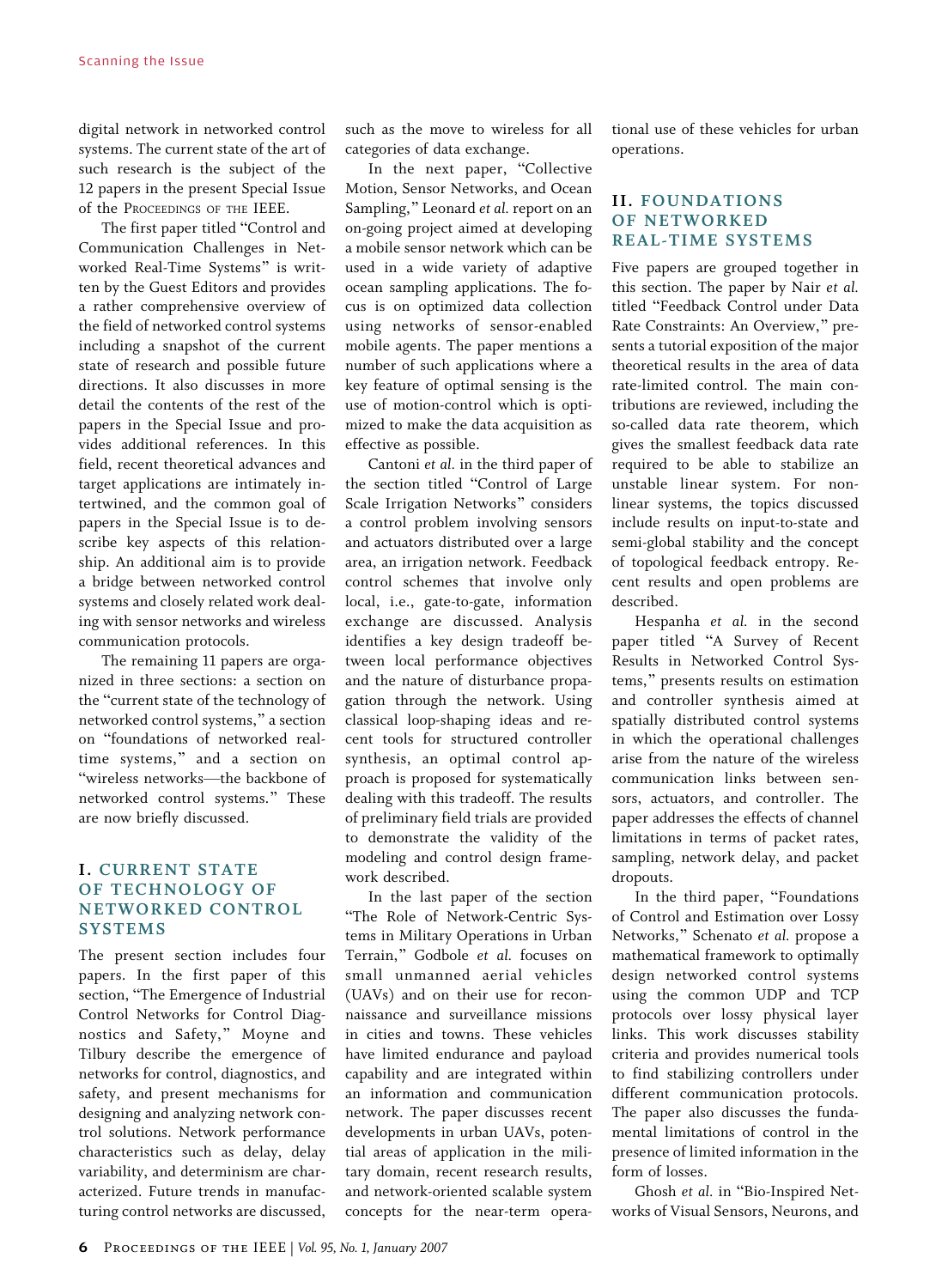Oscillators" focuses on the role of network for the purpose of sensing, encoding, and decoding with the eventual goal of target localization, control, and actuation. The paper proposes "optimal sensor placement" as one way to solve the calibration problem enabling one to rapidly fuse the associated sensor data. The roles of communication, packet drops, and variable delays are important areas of design that are the subject of future research in the study of networks of mobile visual sensors.

In the last paper of this section "Consensus and Cooperation in Networked Multiagent Systems," Ofati-Saber et al. discusses consensus problems in networked dynamic systems that have emerged as a fundamental problem and unifying theme in performing various cooperative tasks in multiagent systems including flocking, formation control, rendezvous in space, synchronization of coupled oscillators, and information fusion in sensor networks. The paper illustrates the concept of "cooperation" among dynamic systems via a detailed discussion of formation control for networked multivehicle systems.

#### III. WIRELESS NETWORKS-THE BACKBONE OF NETWORKED CONTROL **SYSTEMS**

The last section of this special issue includes two papers. Oh et al. in "Tracking and Coordination of Multiple Agents Using Sensor Networks: System Design, Algorithms, and Experiments" illustrate the main challenges in developing a real-time control system for pursuit-evasion games with the aid of a large scale sensor network. Novel algorithms based on multiple layers of data fusion and on a real-time hierarchical coordination architecture are proposed and successfully demonstrated in a large-scale outdoor wireless sensoractuator network.

In the last paper, Chiang et al. in "Layering As Optimization Decomposition: A Mathematical Theory of Network Architectures," discuss the "layered" protocol stack as a fundamental enabling idea of modularized network design. Network design has traditionally been carried out based only on heuristics, and the paper surveys the conceptual framework of layering and shows that it provides a unifying analytic foundation for current network architectures. The paper approaches the issue of distributed network resource allocation with modularized design through optimization theory and decomposition theory. Using a first-principles approach to network design, the authors illuminate a promising synergy between the control of networks and networked control systems.

This special issue aims to provide the reader with a picture of the current research and future research directions in the emerging field of networked control systems, which is as comprehensive as possible. Leading researchers in the field were first contacted over two years ago, and the present special issue has been made possible only because of the significant time and effort the authors have invested. We would like also to recognize the contributions of the reviewers who helped the authors refine and focus the ideas in their manuscripts. Without their help this issue would not have been the same. Finally, we would like to thank the Managing Editor Jim Calder and Publications Editor Margery Meyer for their continuing support.  $\blacksquare$ 

#### ABOUT THE GUEST EDITORS

Panos Antsaklis (Fellow, IEEE) is a graduate of the National Technical University of Athens (NTUA), Greece, and received the M.S. and Ph.D. degrees from Brown University, Providence, RI.

He is the H. Clifford and Evelyn A. Brosey Professor of Electrical Engineering and Concurrent Professor of Computer Science and Engineering at the University of Notre Dame, Notre Dame, IL. He served as the Director of the Center for Applied Mathematics of the University of Notre

Dame from 1999 to 2005. His research addresses problems of control and automation and examines ways to design engineering systems that will exhibit a high degree of autonomy in performing useful tasks. His recent research focuses on networked embedded systems and addresses problems in the interdisciplinary research area of control, computing, and communication networks, and on hybrid and discrete-event dynamical systems. He has authored a number of publications in journals, conference proceedings, and books, and he has edited six books on intelligent autonomous control, hybrid systems and on networked embedded control systems. In addition, he has coauthored the research monographs "Supervisory Control of Discrete Event Systems Using Petri Nets" (Kluwer Academic 1998, with J. Moody) and "Supervisory Control of Concurrent Systems: A Petri Net Structural Approach" (Birkhauser 2006,

with M.V. Iordache) and the graduate textbook Linear Systems (McGraw-Hill 1997 and Birkhauser 2005, with A. N. Michel). He is currently a member of the subcommittee on Networking and Information Technology of the President's Council of Advisors for Science and Technology (PCAST) that advises the President of the United States on Science and Technology federal policy issues regarding technology, scientific research priorities, and math and science education.

Dr. Antsaklis serves on the editorial boards of several journals, and he currently serves as AEAL of the IEEE TRANSACTIONS ON AUTOMATIC CONTROL. He has been a Guest Editor of special issues in IEEE TRANSACTIONS OF AUTOMATIC CONTROL and the PROCEEDINGS OF IEEE. He has served as Program Chair and General Chair of major systems and control conferences including the Conference on Decision and Control, and he was the 1997 President of the IEEE Control Systems Society (CSS). He has been a plenary and keynote speaker in a number of conferences and research workshops. He currently serves as the President of the Mediterranean Control Association. He serves in the Scientific Advisory Board for the Max-Planck-Institut fur Dynamik Komplexer Technischer Systeme, Magdeburg, Germany. He is a Distinguished Lecturer of the IEEE Control Systems Society, a recipient of the IEEE Distinguished Member Award of the Control Systems Society, and an IEEE Third Millennium Medal recipient. He was the 2006 recipient of the Brown Engineering Alumni Medal of Brown University.